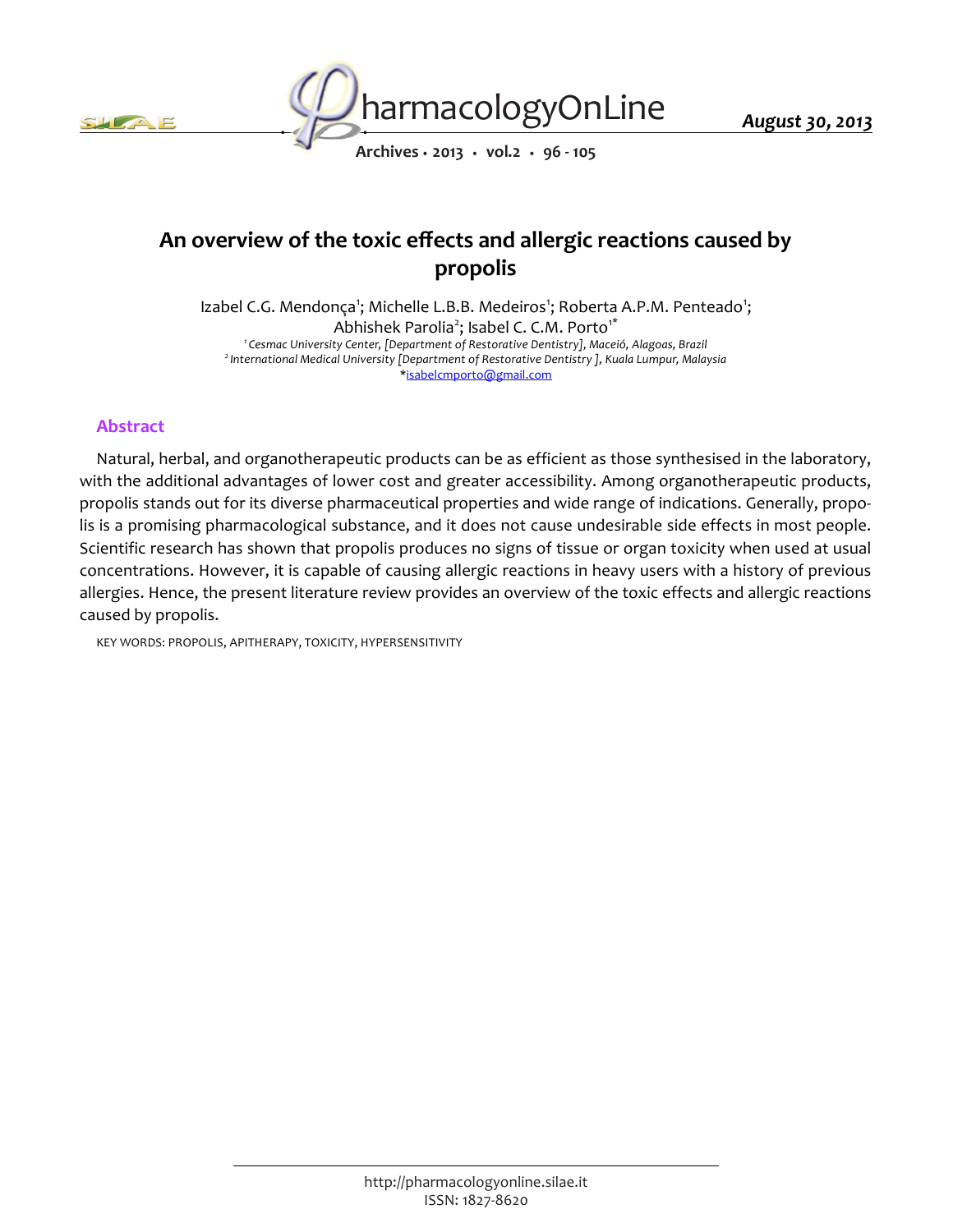# *Introduction*

*The World Health Organisation (WHO) defines health as a state of complete physical, mental and social well-being, not merely the absence of disease. Health is a broad goal that is difficult to address, and conventional allopathic medicine despite having technological advances has failed to achieve this goal completely because it treats symptoms rather than patients (1). Thus, there is room for natural therapies that employ organic, mineral, and spiritual (anthroposophic) elements and view human beings as complex entities requiring treatment that accounts for many variables that may interfere with their physical and mental integrity. This traditional form of medicine, which is experiencing a re-emergence is called alternative or natural medicine and has been practised for centuries in countries such as China and Japan (2).*

*Interest in natural medicine has gained strength worldwide since the 1st International Conference on Primary Health Care in Alma-Ata, Kazakhstan in 1978. A document that originated in this conference, known as the Declaration of Alma-Ata, stressed the importance of natural therapeutic resources and recommended the incorporation of proven traditional practices into primary health care activities. Influenced by this document, the WHO has pledged to encourage the implementation of public policies that facilitate the integration of traditional medicine and complementary/alternative medicine (integrative medicine) into the national health systems of its member states (3,4).*

*In Brazil, a country with rich biodiversity and popular culture influenced by Native Americans, Europeans and Africans, the knowledge and manipulation of plants with medicinal properties predates colonial times. These traditions have been maintained and passed from parents to children in isolated communities without access to allopathic medicines (1). The proven efficacy of these plants eventually travelled beyond those communities and aroused the interest of physicians and researchers, and some were eventually used in the conventional treatment of some diseases (5). The success of this* 

*approach was discussed at the 8th National Health Conference in 1986, which included in its final report the introduction of alternative health care practices in the public health services of the Unified Health System (Sistema Único de Saúde - SUS) in Brazil, allowing patients to choose their preferred therapy (6).*

*Natural, herbal, or organotherapeutic products can be as efficient as those synthesised in the laboratory, with the advantage of having lower costs and therefore being more accessible to the general population and public health services (4). However, being natural does not mean that they are without risk. Studies have shown that both medicinal plants and the drugs derived from them can have deleterious effects on health that can be exacerbated when used in combination with other drugs (4,7).*

*Among the natural products with therapeutic indication, propolis stands out for its numerous pharmaceutical properties. It is a resinous substance produced from plant buds by honeybees of the Apis mellifera species, and it works as a natural barrier to protect the hive from intruders (8). Its composition varies according to its botanical and geographical origins (9), but it generally includes waxes, balsams, vitamins, minerals, essential oils, and resin and is rich in flavonoids (10). It is classified as an organotherapeutic medicine because its complex chemical composition includes body fluids from the bees that produce it (11,12). The most commonly known pharmacologically active chemical components of propolis are flavonoids, isoflavonoids, and phenolic, caffeic and aromatic acids (13); these compounds are responsible for its antimicrobial, anti-inflammatory, antioxidant, antiviral, antifungal and anticancer activities, among others (12,14-16).*

*Because of its numerous positive properties, propolis has been used worldwide since ancient times (13,17) and has been widely studied by researchers of all nationalities who are trying to better understand it, discover novel properties and develop revolutionary drugs to treat diseases more*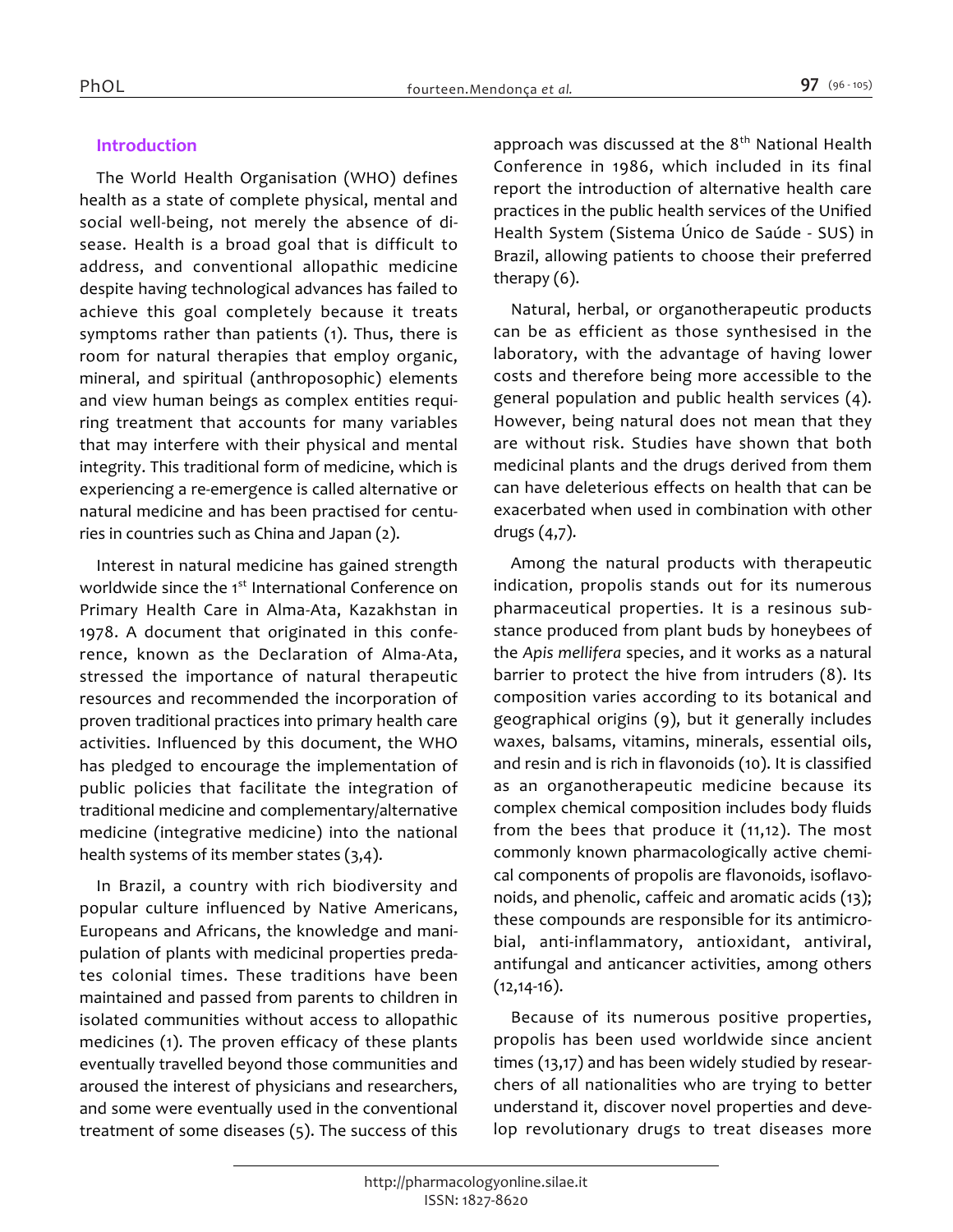### *effectively and safely (18).*

*All drugs, whether they are natural or synthetic, may produce adverse reactions. This fact, combined with recent changes in the traditional relationships between the state and conventional medicine in public health, emphasises the need for more information on natural products and their toxic effects, especially on a substance as versatile and widely disseminated as propolis (4). This literature review was compiled by analysing the full texts of relevant articles to provide an overview of the toxic effects and allergic reactions caused by propolis.*

### *Natural medicine*

*The use of natural products is expanding worldwide, including in Brazil, where sales amount to approximately 160 million dollars per year. Thus, it is a promising market, and these products are being considered for both the development of new drugs and the treatment of complex diseases, such as cancer (19,21). However, despite estimate 80% of the world population uses the healing power of plants to treat diseases, only few of the word's flora has its medicinal properties studied (22).*

*Although plants and their derivatives have been used for centuries, their use is empirical and, in most cases, based on anecdotal reports of successful experiences that are passed from one person to another. However, the tradition and efficacy of these products are not sufficient to validate them as effective and safe drugs (23).*

*The WHO defines an adverse drug reaction (ADR) as "any harmful or undesirable and unintentional effect that occurs in response to drugs at doses normally used in man for prophylaxis, diagnosis, disease treatment or for modification of physiological functions" (24). Similar to allopathic medicines, natural medicines can also have adverse effects on health. Some are immediately connected with their ingestion, and others can occur in the long term, including carcinogenic, nephrotoxic and hepatotoxic effects (23). Knowledge of a drug's safety is essential because any chemical substance is capable*  *of exerting a toxic effect when it comes into contact with a biological system. What determines this toxicity is the amount and concentration of the drug, the susceptibility of the organism, the route of exposure, and the exposure time (25).*

*Propolis, like any natural product, is not an exception to this rule. It may trigger ADRs, such as toxic and allergic reactions, which can cause discomfort, pain and even death. This may be exacerbated by the complexity of the chemical composition of propolis and the patient's self-medication habits, which become more important when multiple medications are used simultaneously (23).*

## *Propolis toxicity*

*In addition to its reported chemical complexity, propolis is a product with numerous components that act alone or synergistically. Moreover, its composition can vary according to the flora and climate of the region of the hive that produces it, which makes this product difficult to standardise. However, the different chemistries of propolis originating from locations all over the world do not mean that it has widely varying properties. In general, all varieties of propolis have antimicrobial, anti-inflammatory, antioxidant and cytotoxic activities, and the bees use it for the same purpose: to protect their hives (17). Table 1 shows some kinds of propolis produced worldwide.*

*A substance is considered toxic when it exerts harmful effects on a living organism (26). Some components of propolis are identified as potentially toxic, such as benzyl benzoate, which can stimulate the central nervous system and cause dizziness and convulsions (27); benzoic acid, which reacts with vitamin C to form benzene, a carcinogen that can induce DNA breakdown and chromosomal damage (28); and phenol, that can injure the heart, kidneys, liver and lungs following long-term exposure at high concentrations (17,29). These toxic substances are metabolised in the liver and acute or chronic exposure to this may adversely affect the regulation of carbohydrate, protein, lipid metabolism, substance*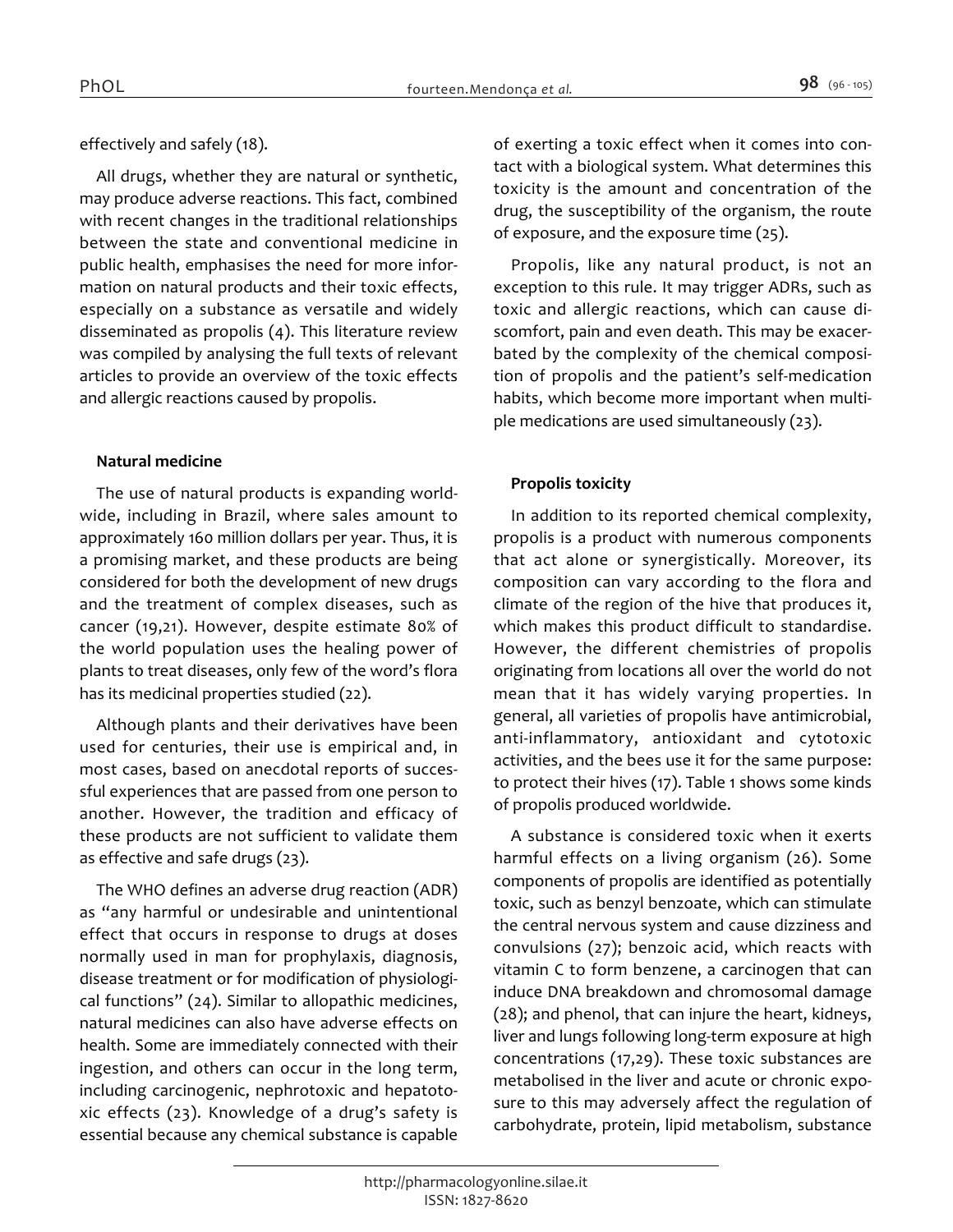*PhOL 99 (96 - 105) fourteen.Mendonça et al.*

*degradation, and hormone secretion (30-32). Though, there are few identified toxic substances in propolis but insignificant number of studies has reported the low toxicity of propolis regardless of its collection time and location (33-37).*

*Previous studies have demonstrated the safe use of ethanol-extracted Brazilian propolis from Minas Gerais State (38,39). These studies were conducted on Wistar rats and Rana catesbeiana. Propolis ethanolic extract did not alter haematological and biochemical blood analyses, and there were no cellular changes, lesions, haemorrhages, or cell infiltrate on tissues from the stomach, oesophagus, lung, spleen, and heart (38). Epithelial cells from the kidneys, liver, and intestine did not show significant changes, and the intestinal epithelium thickness was not significantly altered (39).*

*Another study was conducted to test the toxicology and clinical safety of herbal medicines. Healthy human volunteers received oral administrations of 15 mL of a combination of plants, honey, and propolis for 21 consecutive days. Electrocardiographic and laboratory tests were performed before, during, and after the treatment. Results showed no signs of toxicity in the organs and systems evaluated, confirming the safety of these herbal formulations (40). Similarly, mice were treated with different concentrations of aqueous and ethanolic extract of propolis for up to 150 days and there was no adverse alteration in the seric levels of cholesterol, HDL-cholesterol, total lipids, triglycerides and specific activity of aminotransferases (AST) and lactate dehydrogenase (LDH) observed (41). Additionally, oral administration of brown Brazilian propolis extract at a concentration of up to 400mg/kg produced no toxic effects on the function of the autonomic central nervous system and motor activity of mice (42).*

*The toxic effect of propolis was also evaluated on mice by topical application of propolis gel in their oral cavity for 4 consecutive days and found this gel notoxic (37). Similar result was observed by Wu et al. (43) when they evaluated the combination of chromium (III) malate complex and propolis in*  *diabetic rats. In addition to not causing acute toxicity in the oral cavity, the combination acted as a nutritional supplement with the ability to control blood glucose and protect against hepatic injury.*

*The efficacy and tolerability of a lip balm containing 0.1%, 0.5%, or 1.0% propolis concentrations were tested in herpes labialis lesions. All concentrations were effective in treating the disease, but the balm caused local irritation in some patients at 1.0% concentration, that increased healing time of the lesions. The 0.5% concentration was better tolerated by the lip epithelium and did not cause local adverse reactions (44), suggesting that the toxicity reaction is concentration dependent.*

*Apitherapy practice (the use of honey, propolis, royal jelly, and bee venom) in the treatment and prevention of diseases among German beekeepers was the subject of a qualitative study conducted by Hellner et al. (45) Beekeepers reported frequent use of propolis to treat colds, wounds, burns, sore throat, and gum disease, and as a general prophylactic, all without adverse experiences.*

*Growing interest in propolis' therapeutic properties has led to an increase in the number of studies on its application to all health areas, especially medicine and dentistry. Many studies reported positive results from propolis use in several dental fields, confirming some of its properties, such as improved surgical wound repair, biocompatibility with dental pulp, and the ability to stimulate dentin repair (36).*

*When used for storing avulsed teeth, propolis was able to keep 75% of the periodontal ligament cells viable, compared to 25% of calcium hydroxidetreated cells.<sup>36</sup> Combinations of 10% propolis + Dulbecco's modified Eagle's medium (DMEM), 20% propolis + DMEM and DMEM alone were equally effective in maintaining the vitality of these cells for a 24-hour period, which is superior to milk storage, in which cells remained viable for a 12-hour period (46).*

*Biocompatibility with dental tissues is an essential property for any material that is used in restorative*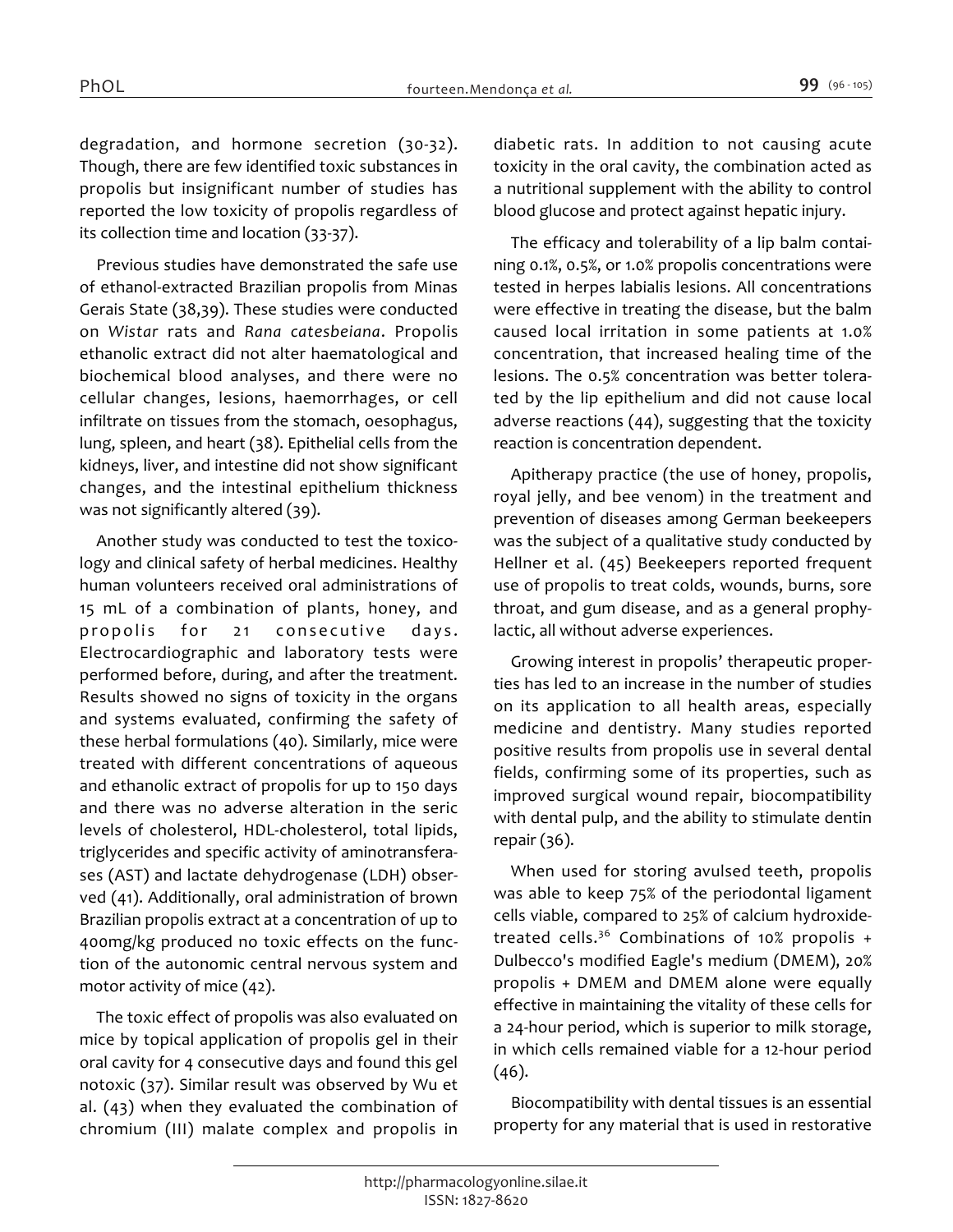*dentistry (47,48). Calcium hydroxide fulfils this requirement and is applied directly over the pulp tissue as a pulp capping agent. Calcium hydroxide elicits an excellent response (49-51) and is considered the gold standard material for the direct pulp capping procedures. In several studies, propolis has shown tissue and organic compatibility with similar or even better results than those produced by calcium hydroxide with regard to biological compatibility (52-55).*

*Propolis was compared to two other materials routinely used as direct pulp-capping agents: mineral trioxide aggregate (MTA) (56) and calcium hydroxide (50). The researchers found that the inflammation associated with propolis use was less severe than that caused by calcium hydroxide (55), which is the alkaline material of choice in cases of exposed pulp tissue (50).*

*Several studies have demonstrated that propolis acts on carcinogenic cells. The Chilean resin showed the ability to scavenge free radicals and inhibit tumour cell growth in squamous cell carcinoma, colon adenocarcinoma, and prostate cancer (57); the same carcinogenic potential was detected in propolis samples from Argentina (58) and Mexico, with the latter acting against pancreatic cancer cells (59). Buffalo et al. (60) showed that Brazilian green propolis in concentrations from 50-100 ìg per 100 ìL was able to act against human larynx squamous cell carcinoma proliferation. Studies that achieved similar results were performed by Funari, de Oliveira Ferro and Mathor (61) using the same propolis on mouse NIH-3T3 fibroblasts. Martinez's study (62) showed that at concentrations of 0.5% and 1%, propolis solution was cytotoxic to fibroblasts from the human oral mucosa. In contrast, lower concentrations (0.001%, 0.01%, and 0.1%) were biocompatible. These results leading the authors to conclude that propolis cytotoxicity is concentration dependent (57-62).*

#### *Allergic reactions to propolis*

*Allergic reactions to propolis or products contai-*

*ning propolis from different geographical regions are widely reported in the worldwide health literature (36,63-67). The reactions include contact dermatitis, stomatitis, lip swelling, perioral eczema, and dyspnoea (68). The most common reaction is contact dermatitis, which is generally restricted to the area where the product is applied (69-73). The major allergens in propolis are caffeate esters, which are responsible for allergies to this product in Central Europe. In countries where poplar (Populus sp.) is not the botanical origin, 3-methyl-2-butenyl, benzyl salicylate and benzyl cinnamate are the sensitizers associated with allergy onset (74-77).*

*Most allergic reactions are mediated by immunoglobulin E (IgE) and involve the skin, gastrointestinal tract and respiratory system (78) (Figure 1). However, the sensitisation mechanism is quite complex, and despite being the subject of numerous studies, it is only partly elucidated (79). The allergic process usually begins when the patient is between 2 -and 3 years old when the immune system is immature and becomes more is most prevalent in the adult population (80).*

*Contact hypersensitivity occurs due to T cellmediated immune response against haptens, which are small reactive molecules with molecular weights under 500 daltons. These molecules bind to peptides and tissue proteins and are then recognised by the immune system (Figure 2). Contact hypersensitivity occurs in two phases: the sensitising (afferent) phase and the elicitation (efferent) phase. The afferent phase involves all of the steps, from contact with the allergen until the development of sensitisation. It develops over time following repeated exposure to environmental agents. The efferent phase begins immediately after contact with the hapten in a previously sensitised individual (81). Recently, other types of natural killer (NK), B1 and NK T cells were found to mediate important functions during the allergic response in contact dermatitis (82).*

*The prevalence of systemic reactions in bee keepers is low (6.5%): just 2% experience anaphylactic reactions. However, the risk of developing such*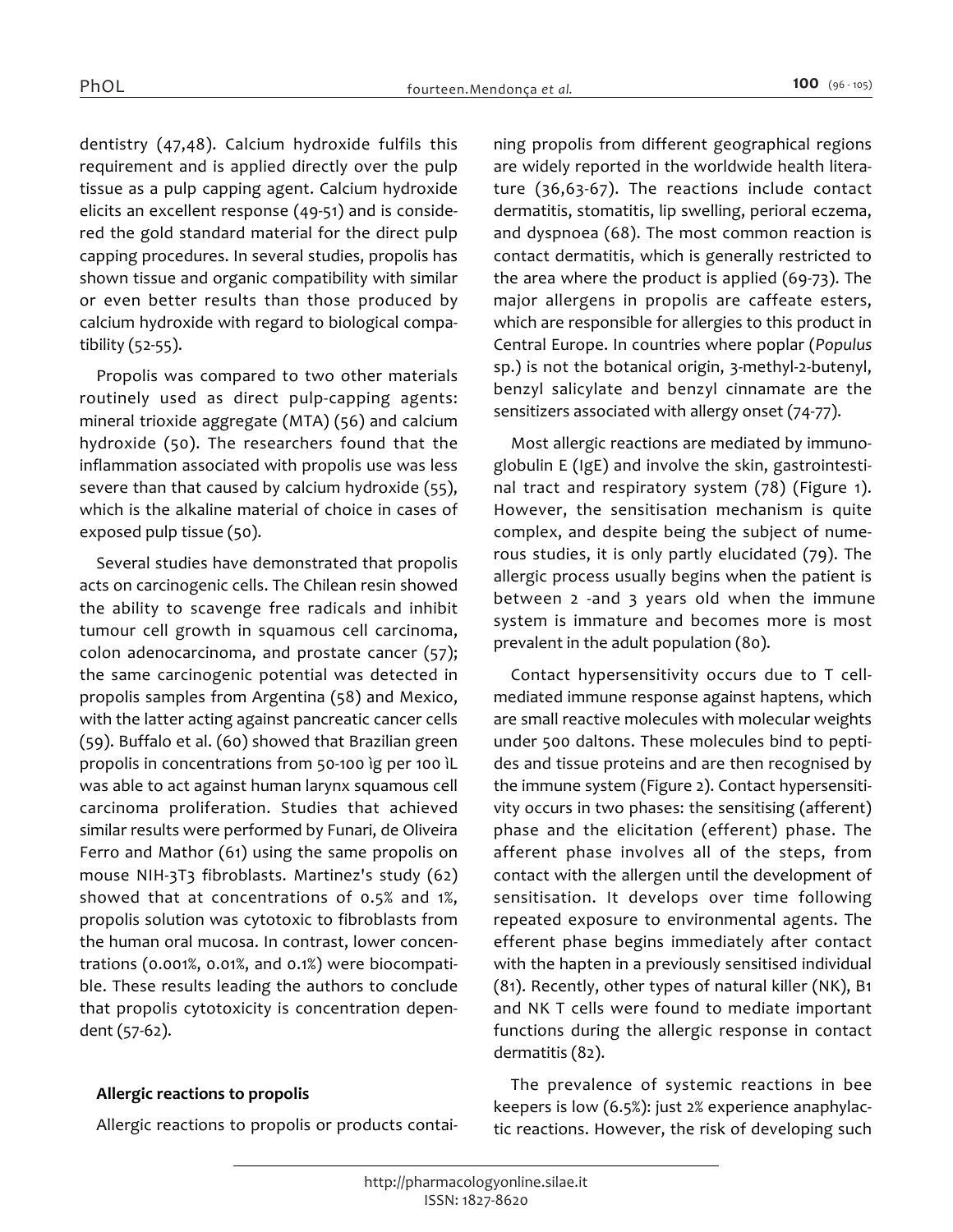*reactions increases when an individual has an atopic disease (83). that originates from an inherited predisposition of the immune system to favour IgEmediated hypersensitivity reactions (84).*

*Cases of contact dermatitis were reported in previous studies (68,85) with incidences between 3.5% and 6.0% (68,85,86). Rare severe manifestations caused by propolis ingestion reported in the literature involve generalised skin reactions, such as severe itching with multiple erythematous papules and oedema of the face, neck, arms, abdomen, and thighs (68).*

*In children, the incidence of patients with propolis-induced contact dermatitis may reach 5.9%, and it is significantly more frequent in males. These results led researchers to suggest the suspension of paediatric use of products containing propolis (85). Hypersensitivity to propolis is associated with some allergic predisposition (63,73,87,88) or a history of allergic reactions to bee products, stings, and pollen (36). In some cases, this sensitisation can take years to manifest (88).*

*In Brazil, the consumption of these products is low compared to that in some European and Asian countries, and few clinical studies have been conducted so far. This is most likely the reason why no records of allergic reactions were found in the specialised Brazilian literature.*

*In conclusion, and based on the data collected to date, it is not premature to consider propolis as a safe substance when properly administered. Scientific research has shown that this resin maintains its main pharmacological properties regardless of its botanical origin, despite the difficulty in standardising its formulations. It is a versatile drug that, despite having toxic components, did not induce signs of tissue or organ toxicity at the usually employed concentrations in any of the reviewed scientific papers.*

*Propolis is a sensitizer capable of triggering allergic reactions in heavy users and therefore should not be administered to patients with any allergic predisposition or previous history of aller-* *gies. When appropriate precautions are taken, propolis is a promising substance from a pharmacological point of view. It is versatile and does not cause undesirable side effects in most people.*

*It is important to highlight the need to disseminate the pharmaceutical indications of natural products and their therapeutic limits and adverse reactions to both health professionals and the general population so that such products can be safely and effectively used. To this end, more clinical studies need to be developed to achieve a better understanding of propolis, including its limits and therapeutic potential.*

# *Acknowledgments*

### *Contributors*

*All authors have made substantive contribution to this manuscript, and all have reviewed the final paper prior to its submission.*

#### *Conflicts of interest statement*

*The authors declare no potential conflicts of interest with respect to the authorship and/or publication of this article.*

### *References*

- *1. Agargun MY, Cartwright R. REM sleep, dream variables and suicidality in depressed patients. Psychiatry Res 2003;119:33- 39*
- *2. Wayne K, Goodman WK, Christopher J, et al. Pharmacotherapy of obsessive-compulsive disorder. J Clin Psychiatry 1992; 53(4, suppl):29-37 [nn]. [...]*
- *1. Rezende HA, Cocco MIM. A utilização de fitoterapia no cotidiano de uma população rural. Rev Esc Enferm USP 2002; 36: 282-288. In Portuguese.*
- *2. Hoareau L, Silva EJ. Medicinal plants: a re-emerging health aid. Electronic J Biotech 1999; 2: 56-70.*
- *3. Ministério da Saúde. Secretaria de Atenção à Saúde. Departamento de Atenção Básica, Brasil. Relatório do 1º SEMINÁRIO INTERNACIONAL de Práticas Integrativas e Complementares em Saúde - PNCI, 13 a 15 de maio de 2008 - Brasília – DF. 2009. In Portuguese.*
- *4. Tilburt CJ, Kaptchuk TJ. Herbal medicine research and global health: an ethical analysis. Bulletin of World Health Organization 2008; 86:594-599.*
- *5. Spadacio C, Barros NF. Use of complementary and alternative medicine by cancer patients: systematic review.*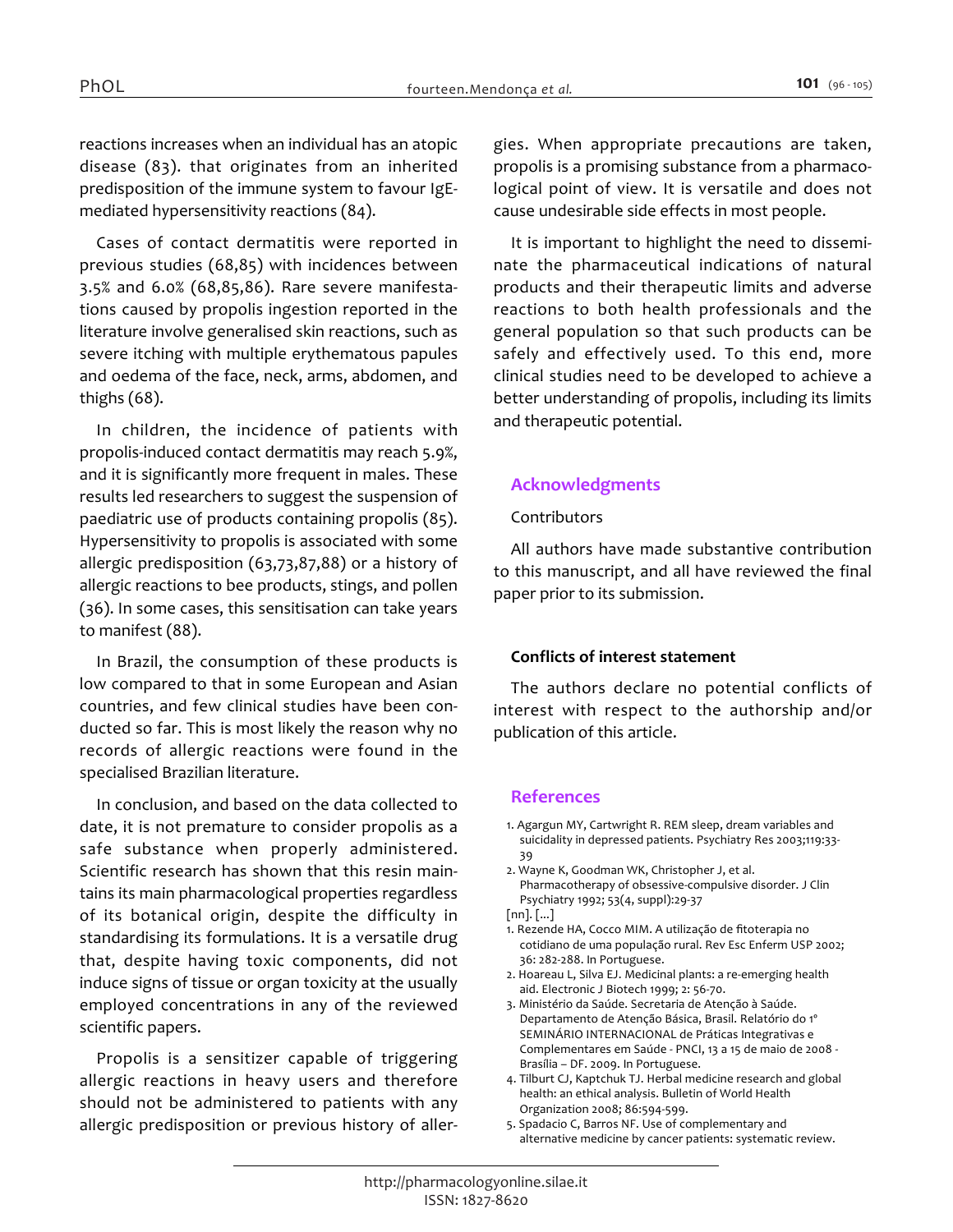*Rev Saúde Pública 2008; 42: 158-164.*

- *6. Rosa C. Traditional Medicine and Complementary/Alternative Medicine in Primary Health Care: The Brazilian Experience. In: Primary Care at a Glance - Hot Topics and New Insights, Edited by Capelli O. Rijeka: InTech; 2012, p.65-82. ISBN: 978- 953-51-0539-8, DOI: 10.5772/37012. Available from: http://www.intechopen.com/books/primary-care-at-a-glancehot-topics-and-new-insights/traditional-medicine-andcomplementary-alternative-in-primary-health-care-thebrazilian-experience.*
- *7. Harvey AL. The continuing value of the nature products for drug discovery. Rev Salud Animal 2009; 31: 8-12.*
- *8. Bankova VS, Castro SL, Marcucci MC. Propolis: recent advances in chemistry and plant origin. Apidologie 2000; 31: 3-15.*
- *9. Sawaya ACHF, Cunha IBS, Marcucci MC. Analytical methods applied to diverse types of Brazilian propolis. Chem Cent J 2011; 5:27.doi:10.1186/1752-153X-5-27.*
- *10. Bankova V. Chemical diversity of propolis and the problem of standardization. J Ethnopharmacol 2005; 100:114-117.*
- *11. Perez MOD, Bison L, Vial P, Oliveira CA. Evaluation of progesterone in samples of Oophorinum, at the 2CH and 4CH potencies, by the thecnique of radioimmunoassay (RIA)\*. Braz Homeopathic J 2009; 11: 5-7*
- *12. Özana F, Sümerb Z, Polatc ZA, et al. Mouthrinse Containing Propolis on Oral Microorganisms and Human Gingival Fibroblasts. Euro J Dent 2007; 1: 195-201.*
- *13. Pereira EMR, Silva JLC, Silva FF, et al. Clinical Evidence of the Efficacy of a Mouthwash Containing Propolis for the Control of Plaque and Gingivitis: A Phase II Study. Evid Based Complement Alternat Med 2011. doi: 10.1155/2011/750249.*
- *14. Dota KFD, Consolaro ME, Svidzinski TI, Bruschi ML. Antifungal Activity of Brazilian Propolis Microparticles against Yeasts Isolated from Vulvovaginal Candidiasis. Evid Based Complement Alternat Med 2011. doi: 10.1093/ecam/neq029.*
- *15. Daugsch A, Moraes CS, Fort P, Park YK. Brazilian red propolis--hemical composition and botanical origin. Evid Based Complement Alternat Med 2008; 5: 435-441.*
- *16. Cavalcante DR, Oliveira PS, Góis SM, et al. Effect of green propolis on oral epithelial dysplasia in rats. Braz J Otorhinolaryngol 2011; 77: 278-284.*
- *17. Miguel MG, Antunes MD. Is propolis safe as an alternative medicine? J Pharm Bioallied Sci 2011; 3: 479–495.*
- *18. Sforcin JM, Bankova V. Propolis: Is there a potential for the development of new drugs? J Ethnopharmacol 2011; 133: 253- 260.*
- *19. Carvalho AC, Perfeito JPS, Silva LVC, et al. Regulation of herbal medicines in Brazil: advances and perspectives. Braz J Pharmeut Sci 2011; 47: 467-473.*
- 20. Sawadogo WR, Schumacher M, Teiten MH, et al. Traditional *West African pharmacopoeia, plants and derived compounds for cancer therapy. Biochem Pharmacol 2012; 84: 1225- 1240.*
- *21.Tang XL, Yang XY, Kim YC, et al. Protective effects of the ethanolic extract of Melia toosendan fruit against colon cancer. Indian J Biochem Biophys 2012; 49: 173-181.*
- *22. Silva JR, Ramos Ade S, Machado M, et al. A review of antimalarial plants used in traditional medicine in communities in Portuguese-speaking countries: Brazil, Mozambique, Cape Verde, Guinea-Bissau, São Tomé and Príncipe and Angola. Mem Inst Oswaldo Cruz 2011; 106: 142- 158.*
- *23. Zeng ZP, Jiang JG. Analysis of the adverse reactions induced by natural product-derived drugs. Br J Pharmacol 2010; 159, 1374-1391.*
- *24. Edwards IR, Aronson JK. Adverse drug reactions: definitions, diagnosis, and management. Lancet 2000; 356:*

*1255-1259.*

- *25. World Health Organization. International Programme on Chemical Safety (IPCS). Available from: http://www.who.int/ipcs/en/. Accessed in 15/09/2012.*
- *26. Schulz M, Iwersen-Bergmann S, Andresen H, Schmoldt A. Therapeutic and toxic blood concentrations of nearly 1000 drugs and other xenobiotics. Crit Care 2012; 16: R136.*
- *27. Bachewar NP. Comparison of safety, efficacy, and cost effectiveness of benzyl benzoate, permethrin, and ivermectin in patients of scabies. Indian J Pharmacol 2009; 41: 9-14.*
- *28. Casado FJ. Fermented vegetables containing benzoic and ascorbic acids as additives: benzene formation during storage and impact of additives on quality parameters. J Agric Food Chem 2011; 59: 2403-2409.*
- *29. Philip AT, Marraffa JM. Death Following Injection Sclerotherapy Due to Phenol Toxicity. J Forensic Sci. 2012; 57: 1372-1375.*
- *30. Aguilar JC. A therapeutic perspective of the immunological function of the liver. Biotecnol Apl 2010; 27: 10-18.*
- *31. Shyamal S, Latha PG, Suja SR, et al. Hepatoprotective effect of three herbal extracts on aflatoxin B1-intoxicated rat liver. Singapore Med J 2010; 51: 327-331.*
- *32. Kales SN, Polyhronopoulos GN, Aldrich JM, et al. Prospective study of hepatic, renal, and haematological surveillance in hazardous materials firefighters. Occup Environ Med 2001; 58: 87-94.*
- *33. Franchi Júnior GC, Moraes CS, Toreti VC, et al. Comparison of effects of the ethanolic extracts of Brazilian propolis on human leukemic cells as assessed with the MTT assay. Evid Based Complement Alternat Med 2012. doi: 10.1155/2012/918956.*
- *34. Szliszka E, Czuba ZP, Bronikowska J, et al. Ethanolic extract of propolis augments TRAIL-induced apoptotic death in prostate cancer cells. Evid Based Complement Alternat Med 2011. doi: 10.1093/ecam/nep180.*
- *35. Shruthi E, Suma BS. Health from the hive: potential uses of propolis in general health. Inter J Clinic Med 2012; 3: 159-162. doi: 10.4236/ijcm.2012.33033.*
- *36. Parolia A, Thomas MS, Kundabala M, Mohan M. Propolis and its potential uses in oral health. Inter J Med Sci 2010; 2: 210-215.*
- *37. Liberio SA, Pereira AL, Dutra RP, et al. Antimicrobial activity against oral pathogens and immunomodulatory effects and toxicity of geopropolis produced by the stingless bee Melipona fasciculata Smith. BMC Complement Altern Med 2011; 11: 108.*
- *38. Reis CMF, Carvalho JCT, Caputo LRG, et al. Atividade antinflamatória, antiúlcera gástrica e toxicidade subcrônica do extrato etanólico de própolis. Rev Bras Farmacog 2000; 9/10: 43-52. In Portuguese.*
- *39. Arauco LRR, De Stéfani MV, Nakaghi LSO, Oliveira-Bahia VRL. Histologia do rim, fígado e intestino de girinos de rãtouro (Rana catesbeiana) alimentados com dietas contendo própolis. Ciênc Rural 2007; 3: 1436-1441.*
- *doi.org/10.1590/S0103-84782007000500034. In Portuguese. 40. Soares AKA, Carmo GC, Quental DP, et al. Avaliação da segurança clínica de um fitoterápico contendo Mikania glomerata, Grindelia robusta, Copaifera officinalis, Myroxylon toluifera, Nasturtium officinale, própolis e mel em voluntários saudáveis. Rev Bras Farmacogn 2006; 164: 447- 454. In Portuguese.*
- *41. Mani F, Damasceno HC, Novelli EL, et al. Propolis: Effect of different concentrations, extracts and intake period on seric biochemical variables. J Ethnopharmacol 2006; 105: 95-98.*
- *42. Araujo CEP, Sawaya ACHF, Cunha IBS, et al. Analysis of the hepatoprotective activity and the toxicological, chemical and physical-chemical profiles of a sample of Brazilian*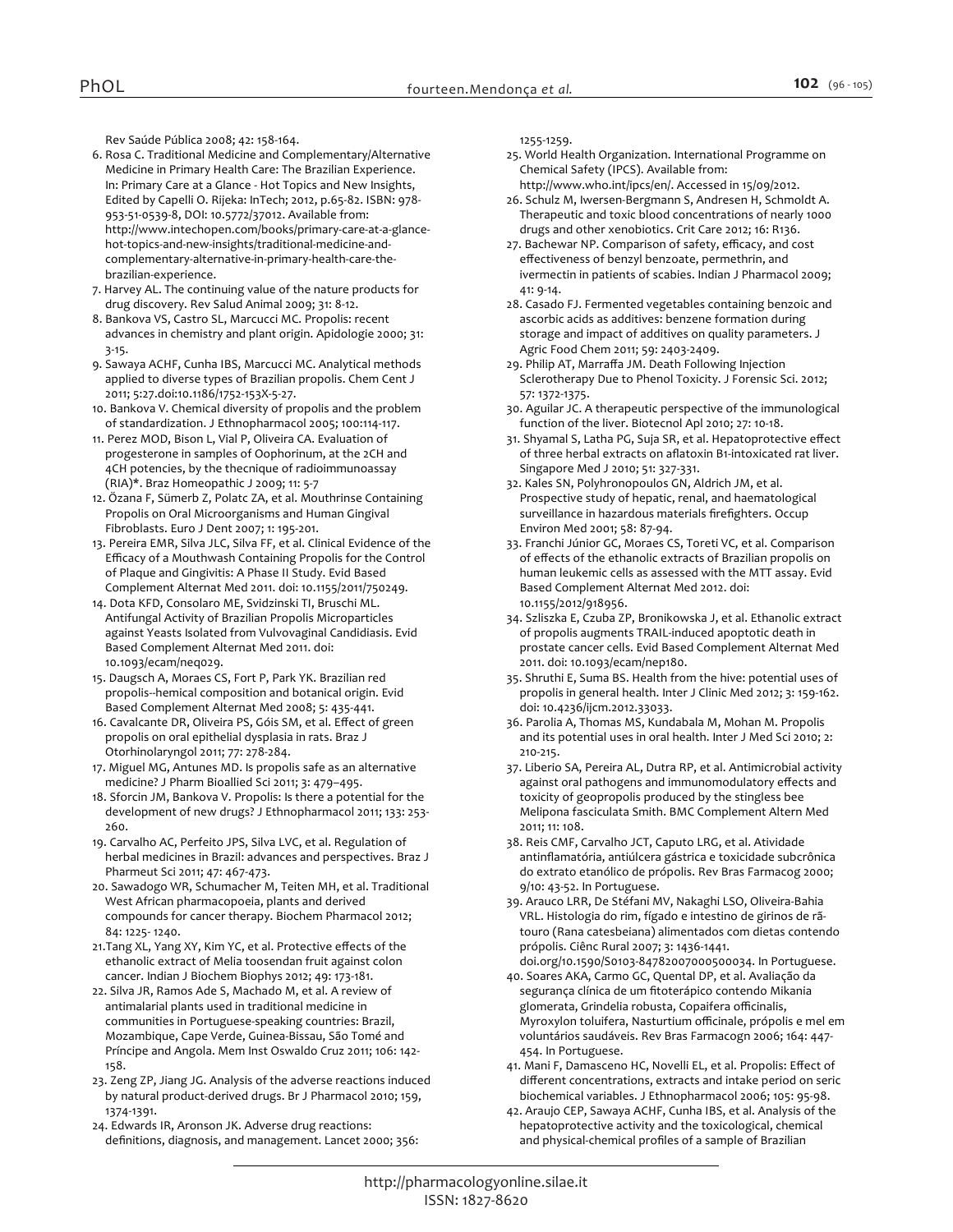*propolis. Rev Lecta 2003; 21: 37-45.*

- *43. Wu XY, Li F, Zhao T, et al. Enhanced anti-diabetic activity of a combination of chromium (III) malate complex and propolis and its acute oral toxicity evaluation. Biol Trace Elem Res 2012; 148: 91-101.*
- *44. Holcová S, Hladiková M. Efficacy and tolerability of propolis special extract GH 2002 as a lip balm against herpes labialis: a randomized, double-blind three-arm dose finding study. J Health 2002; 3: 49-55.*
- *45. Hellner M, Winter D, von Georgi R, Münstedt K. Apitherapy: usage and experience in german beekeepers. Evid Based Complement d Alternat Med 2008; 5: 475-479.*
- *46. Saxena P, Pant VA, Wadhwani KK, et al. Potential of the propolis as storage medium to preserve the viability of cultured human periodontal ligament cells: an in vitro study. Dent Traumatol 2011; 27: 102-108.*
- *47. Gautam R, Singh RD, Sharma VP, et al. Biocompatibility of polymethylmethacrylate resins used in dentistry. J Biomed Mater Res B Appl Biomater 2012; 100: 1444-1450.*
- *48. Raap U, Stiesch M, Kapp A. Contact allergy to dental materials. J Deutsch Dermatol Ges 2012; 10: 391-396.*
- *49. Kawashima N, Wadachi R, Suda H, et al. Root canal medicaments. Int Dent J 2009; 59: 5-11.*
- *50. Hilton TJ. Keys to Clinical Success with Pulp Capping: A Review of the Literature. Oper Dent 2009; 34: 615–625.*
- *51. Souza RA, Gomes SC, Dantas Jda C, Silva-Sousa YT, Pécora JD. Importance of the diagnosis in the pulpotomy of immature permanent teeth. Braz Dent J 2007; 18: 244-247.*
- *52. Ozório JE, Carvalho LF, de Oliveira DA, de Sousa-Neto MD, Perez DE. Standardized propolis extract and calcium hydroxide as pulpotomy agents in primary pig teeth. J Dent Child (Chic) 2012; 79: 53-58.*
- *53. Garcia L, Cristiane S, Wilson M, et al. Biocompatibility assessment of pastes containing Copaiba oil resin, propolis, and calcium hydroxide in the subcutaneous tissue of rats. J Conserv Dent 2011; 14: 108-112.*
- *54.Victorino FR, Bramante CM, Watanabe E, et al. Antibacterial activity of propolis-based toothpastes for endodontic treatment. Braz J Pharm Sci 2009; 45: 795-800.*
- *55. Parolia A, Kundabala M, Rao NN, et al. A comparative histological analysis of human pulp following direct pulp capping with Propolis, mineral trioxide aggregate and Dycal. Australian Dent J 2010; 55: 59-64.*
- *56. Viola VN, Guerreiro-Tanomaru JM, da Silva GF, et al. Biocompatibility of an experimental MTA sealer implanted in the rat subcutaneous: Quantitative and immunohistochemical evaluation. J Biomed Mater Res B Appl Biomater 2012; 100B: 1773-1781.*
- *57. Russo A, Cardile V, Sanchez F, et al. Chilean propolis: antioxidant activity and antiproliferative action in human tumor cell lines. Life Sci 2004; 76: 545-558.*
- *58. Nieva Moreno MI, Zampini IC, Ordóñez RM, et al. Evaluation of the cytotoxicity, genotoxicity, mutagenicity, and antimutagenicity of propolis from Tucuman, Argentina. J Agric Food Chem 2005; 53: 8957-8962.*
- *59. Li F, He YM, Awale S, Kadota S, Tezuka Y. Two new cytotoxic phenylallylflavanones from Mexican propolis. Chem Pharm Bull (Tokyo) 2011; 59: 1194-1196.*
- *60. Búfalo MC. In vitro cytotoxic activity of Baccharis dracunculifolia and propolis against HEp-2 cell. Nat Prod Res. 2010; 24: 1710-1718.*
- *61. de Funari CS, de Oliveira F V, Mathor MB. Analysis of propolis from Baccharis dracunculifolia DC. (Compositae) and its effects on mouse fibroblasts. J Ethnopharmacol 2007; 111: 206-212.*
- *62. Martinez CR. Caracterização química e citotoxicidade da própolis de Apis mellifera sobre fibroblastos de mucosa bucal humana: estudo in vitro. Dissertation. Federal*

*University of Mato Grosso do Sul, 2010. In Portuguese.*

- *63. [No authors listed]. Propolis: hypersensitivity reactions. Prescrire Int 2010; 19:170. PubMed PMID: 20939452.*
- *64. Shinmei Y, Yano H, Kagawa Y, et al. Effect of Brazilian propolis on sneezing and nasal rubbing in experimental allergic rhinitis of mice. Immunopharmacol Immunotoxicoly 2009; 31: 688-693.*
- *65. Budimir V, Brailo V, Alajbeg I, Vuèiæeviæ Boras V, Budimir J. Allergic contact cheilitis and perioral dermatitis caused by propolis: case report. Acta Dermatovenerol Croat 2012; 20: 187-190.*
- *66.Walgrave SE, Warshaw EM, Glesne LA. Allergic contact dermatitis from propolis. Dermatitis 2005; 16: 209-215.*
- *67. Orsi RO, Sforcin JM, Funari SRC, and Gomes JC. Effect of propolis extract on guinea pig lung mast cell. The Journal of Venomous Animals and Toxins including Tropical Diseases 2005; 11: 76-83.*
- *68. Cho E, Lee JD, Cho SH. Systemic contact dermatitis from propolis ingestion. Ann Dermatol 2011; 23: 85-88.*
- *69. Elgezua OL, Gorrotxategi PE, Azkarate AS, Ratón Nieto JA, Diaz-Perez JL. Allergic contact dermatitis from propolis. Med Cután Ibero Lat Am 2006; 34: 117-119.*
- *70. Ting PT, Silver S. Allergic contact dermatitis to propolis. J Drugs Dermatol 2004; 3: 685-686.*
- *71. Tumová L, Pasavová D. Allergic contact dermatitis caused by propolis. Cezec Slov Pharm 2000; 49: 285-287.*
- *72. Gulbahar O. Psoriasiform contact dermatitis due to propolis in a beekeeper. Ann Allerg Asthma Immunol 2005; 94: 509- 511.*
- *73. Gardana C, Barbieri A, Simonetti P, Guglielmetti S. Biotransformation strategy to reduce allergens in propolis. Appl Environ Microbiol 2012; 78: 4654-4658.*
- *74. Lee SY, Lee DR, You CE, Park MY, Son SJ. Autosensitization dermatitis associated with propolis-induced allergic contact dermatitis. J Drugs Dermatol 2006; 5: 458-460.*
- *75. Walgrave SE, Warshaw EM, Glesne LA. Allergic contact dermatitis from propolis. Dermatitis 2005; 16: 209-215.*
- *76. Hausen BM. Evaluation of the main contact allergens in propolis (1995 to 2005). Dermatitis 2005; 16: 127-129.*
- *77. Brailo V, Boras VV, Alajbeg I, Juras V. Delayed contact sensitivity on the lips and oral mucosa due to propolis-case report. Med Oral Patol Oral Cir Bucal 2006; 11: E-303-4.*
- *78. Pinheiro A, Prates S. Multiple food allergy. Acta Méd Port 2011; 24: 453-456.*
- *79. Vaz NM, Faria AMC, Verdolin BA, et al. The conservative physiology of the immune system. Braz J Med Biol Res 2003; 36: 13-22.*
- *80. Pigatto P, Martelli A, Marsili C, Fiocchi A. Contact dermatitis in children. Italian J Pediat 2010; 36: 2-6.*
- *81. Martins LEAM, Reis VMS. Immunopathology Of Allergic Contact Dermatitis. Ans Bras Dermatol 2011; 86: 419-433.*
- *82. Christensen AD, Haase C. Immunological mechanisms of contact hypersensitivity in mice. APMIS 2012; 120: 1-27.*
- *83. Celikel S, Karakaya G, Yurtsever N, Sorkun K, Kalyoncu AF. Bee and bee products allergy in Turkish beekeepers: determination of risk factors for systemic reactions. Allergol Immunopathol 2006; 34: 180-184.*
- *84. Leite RMS, Leite AAC, Costa IMC. Atopic dermatitis: a cutaneous or systemic disease? The search for answers in the history of Dermatology. An Bras Dermatol 2007; 82: 71- 78.*
- *85. Giusti F, Miglietta R; Pepe P; and Seidenari S. Sensitization to propolis in 1255 children undergoing patch testing. Contact Dermatitis 2004; 51: 255-258.*
- *86. Statescu L, Branisteanu D, Dobre C, et al. Contact dermatitis –epidemiological study. Maedica (Buchar) 2011; 6: 277-281.*
- *87. Münstedt K, Kalder M. Contact allergy to propolis in*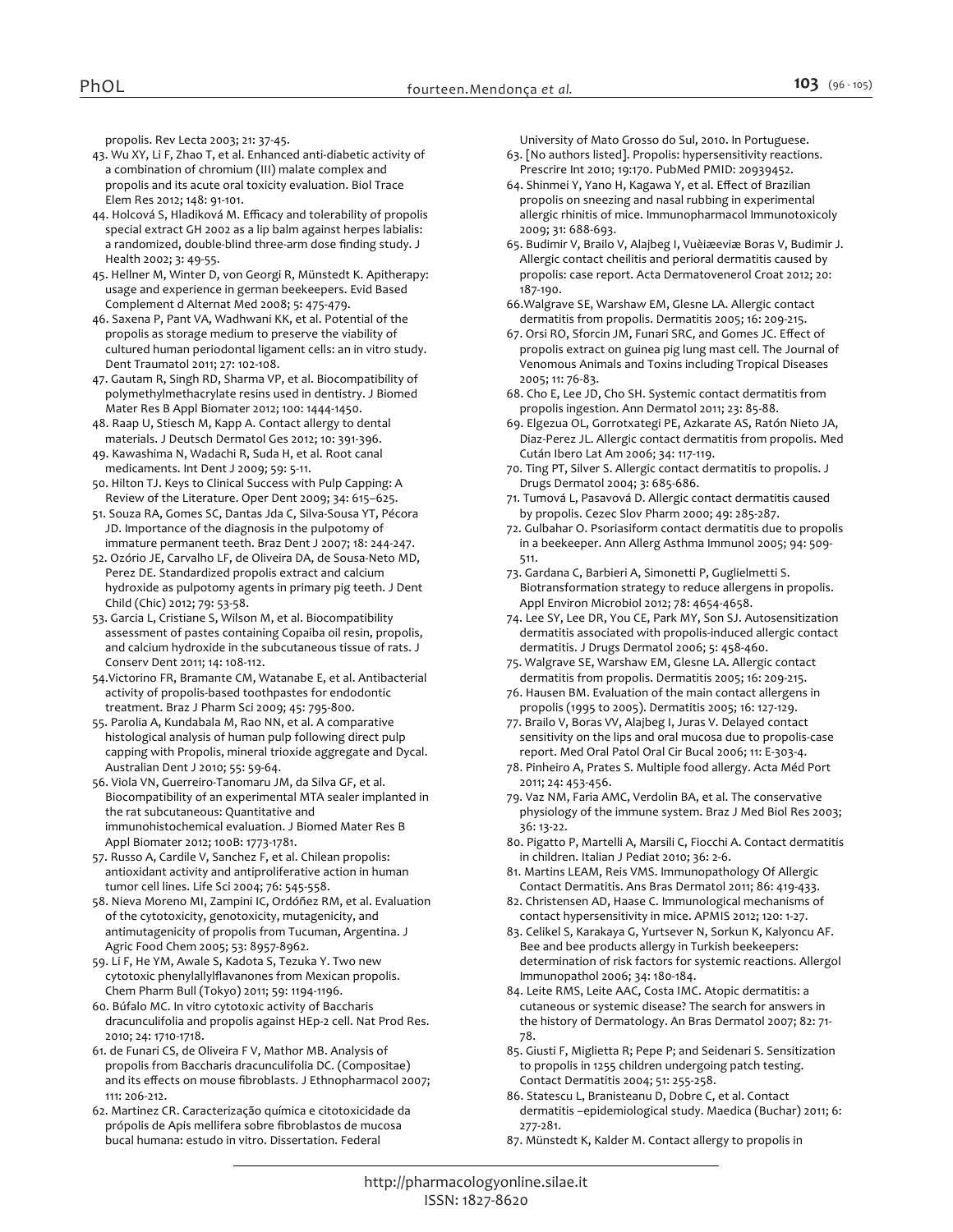*beekeepers. Allergol Immunopathol 2009; 37: 298-301.*

*88. Menniti-Ippolito F, Mazzanti G, Vitalone A, Firenzuoli F, Santuccio C. Surveillance of suspected adverse reactions to natural health products: the case of propolis. Drug Saf 2008; 31: 419-423.*

*89. Salomão K, Pereira PR, Campos LC, et al. Brazilian Propolis: Correlation Between Chemical Composition and Antimicrobial Activity. Evid Based Complement Alternat Med 2008; 5: 317–324.*

*90. Montenegro G, Mujica AM, Peña RC, et al. Similitude Pattern and Botanical Origin of the Chilean Propolis. Inter J Experimen Botany 2004; 145-154.*

| PROPOLIS TYPE                        | <b>GEOGRAPHICAL ORIGIN</b>                                                 | <b>BOTANICAL ORIGIN</b>                              |
|--------------------------------------|----------------------------------------------------------------------------|------------------------------------------------------|
| <b>Poplar Propolis</b>               | Europe, North America, New<br>Zealand, and Asia (non-<br>tropical regions) | Popullus nigra(17)                                   |
| Brazilian Green Propolis             | <b>Brazil</b>                                                              | Baccharis dracunculifolia (17)                       |
| <b>Brazilian Red Propolis</b>        | <b>Brazil</b>                                                              | Dalbergia ecastophyllum (17)                         |
| Mediterranean Propolis               | Sicily, Greece, Crete, Malta                                               | Cupressaceae (unknown species) (18)                  |
| <b>Red Propolis</b>                  | Cuba, Venezuela                                                            | Clusia spp.(17)                                      |
| Pacific Propolis                     | Okinawa, Taiwan, Indonesia                                                 | Macaranga tanarius (18)                              |
| <b>Birch Propolis</b>                | <b>Russia</b>                                                              | Betula verrucosa (18)                                |
| <b>Canary Propolis</b>               | Canary Islands                                                             | Unknown (17)                                         |
| <b>Tunisian Propolis</b>             | Tunisia                                                                    | Cistus spp. (8)                                      |
| <b>Australian Propolis</b>           | Australia                                                                  | Xanthorrhoea spp. (8)                                |
| Propolis of Sonoran<br><b>Desert</b> | North America                                                              | Ambrosia deltoidea (8)                               |
| Paraná Propolis                      | <b>Brazil</b>                                                              | Auraucaria spp (89)                                  |
| Chilean propolis                     | Colliguay<br>La Vacada and Quilaco                                         | Escallonia pulverulenta (90)<br>Mentha pulegium (90) |

*Table 1: Propolis types, geographical and botanical origins.*